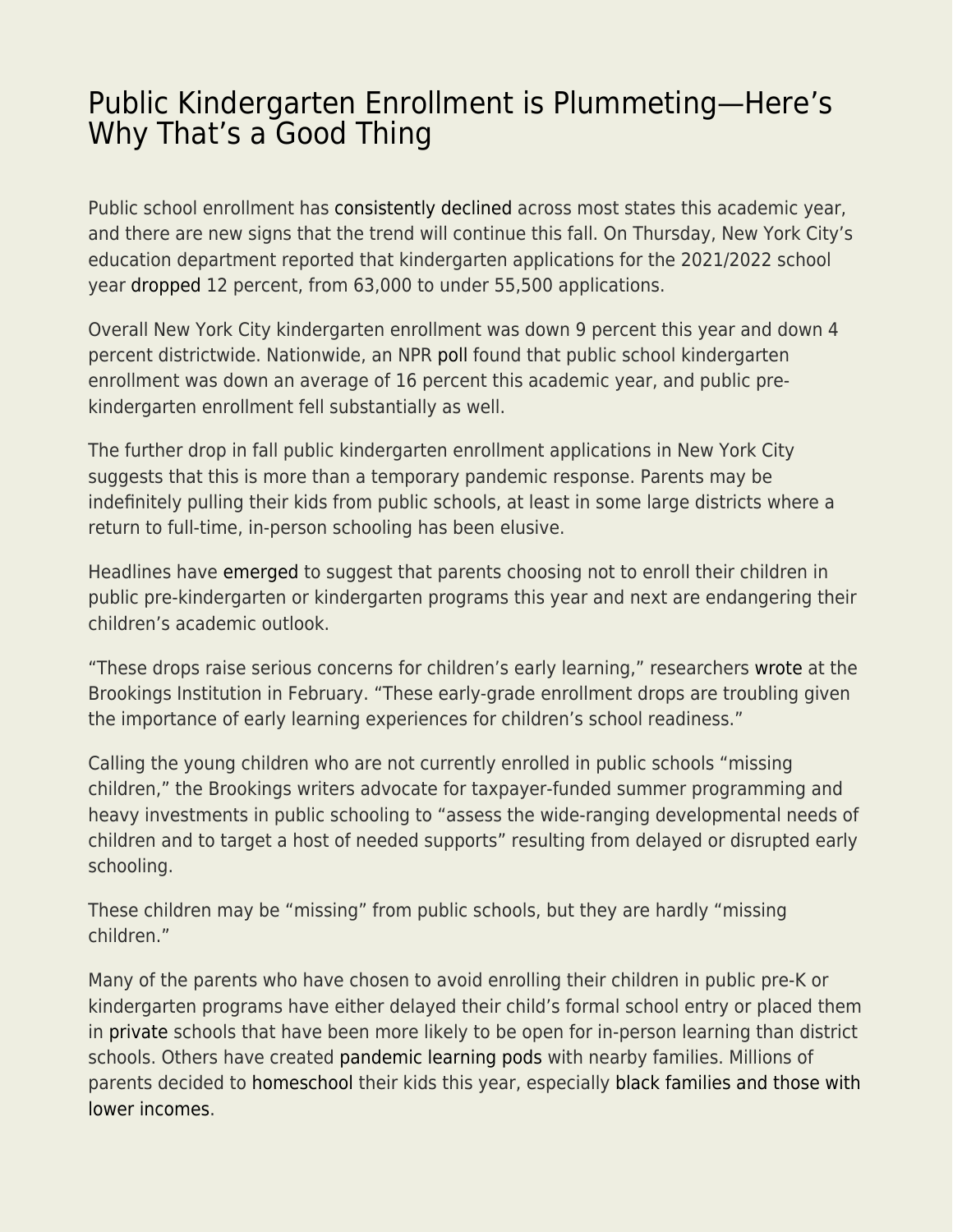The real tragedy over the past year has not been that children are not in school, but that lockdowns and other pandemic policies have disconnected them from their larger communities, activities, peers, and extended family, leading to rising incidences of youth [depression,](https://fee.org/articles/youth-depression-suicide-increasing-during-pandemic-response/) deteriorating childhood [mental health,](https://fee.org/articles/cambridge-study-children-s-mental-health-has-deteriorated-substantially-during-lockdown/) and poor physical health through juvenile [weight gain](https://www.wsj.com/articles/remote-learning-during-covid-19-is-causing-children-to-gain-weight-doctors-warn-11613298602) from inactivity. Lifting restrictive public health policies will improve children's well-being, whether or not they attend a conventional school.

## **Delayed Early Schooling Can Be Beneficial**

The push toward early school attendance has been so vigorous in recent years that many now think it's a calamity if young children aren't enrolled in a formal school setting. Democrats, in particular, have long embraced expanding taxpayer-funded, universal prekindergarten programs, including President Biden whose proposed [multi-trillion-dollar](https://fee.org/articles/9-crazy-examples-of-unrelated-waste-and-partisan-spending-in-biden-s-2t-infrastructure-proposal/) [infrastructure spending plan](https://fee.org/articles/9-crazy-examples-of-unrelated-waste-and-partisan-spending-in-biden-s-2t-infrastructure-proposal/) would funnel billions of taxpayer dollars [toward these efforts.](https://www.washingtonpost.com/us-policy/2021/03/22/infrastructure-biden-drug-reform/)

As I [wrote](https://www.wsj.com/articles/toddlers-dont-have-to-go-to-school-11565045188) in The Wall Street Journal in 2019 encouraging parents to delay or forgo formal schooling for their children: "The trend over the past two decades has been toward more time in school, beginning at earlier ages and with an increased focus on academics. Schooling consumes more of childhood than ever, yet the benefits of early schooling remain unclear."

Indeed, the Brookings Institution [warned](https://www.brookings.edu/blog/education-plus-development/2017/02/24/misrepresented-evidence-doesnt-serve-pre-k-programs-well/) back in 2017 that the often-cited studies showing positive gains from pre-K programs are inadequate and that more in-depth studies of the lasting impact of public pre-K programs, including th[e Head Start Impact](https://www.acf.hhs.gov/opre/report/third-grade-follow-head-start-impact-study-final-report) study and the [Tennessee Voluntary Pre-K](https://cdn.vanderbilt.edu/vu-my/wp-content/uploads/sites/1147/2018/05/14112750/Effects-of-the-Tennessee-Prekindergarten-Program-on-Childrens-Achievement-and-Behavior-through-Third-Grade.pdf) study, reveal that any short-term benefits were gone by the end of kindergarten.

More alarming, by third grade the academic performance of children in the Tennessee Pre-K program actually lagged behind the control group of children who did not participate in the program. Similarly troubling, by third grade the children in the Head Start program were found by teachers to have more behavioral and emotional issues than the control group of children who did not attend the program.

At worst, early school enrollment could be harmful to children's immediate and long-term well-being. A [2008 longitudinal study](http://www.ncbi.nlm.nih.gov/pmc/articles/PMC2713445/) concluded that "early school entry was associated with less educational attainment, worse midlife adjustment, and most importantly, increased mortality risk."

A 2018 [study](https://www.nejm.org/doi/full/10.1056/NEJMoa1806828) in the New England Journal of Medicine found additional disturbing results of early school enrollment. In the study, researchers at Harvard Medical School discovered that, in states with a September 1 five-year-old kindergarten enrollment cut-off date, children who were born in August were 34 percent more likely to be diagnosed with attention-deficit/hyperactivity disorder (ADHD), than their same-grade, but nearly six-year